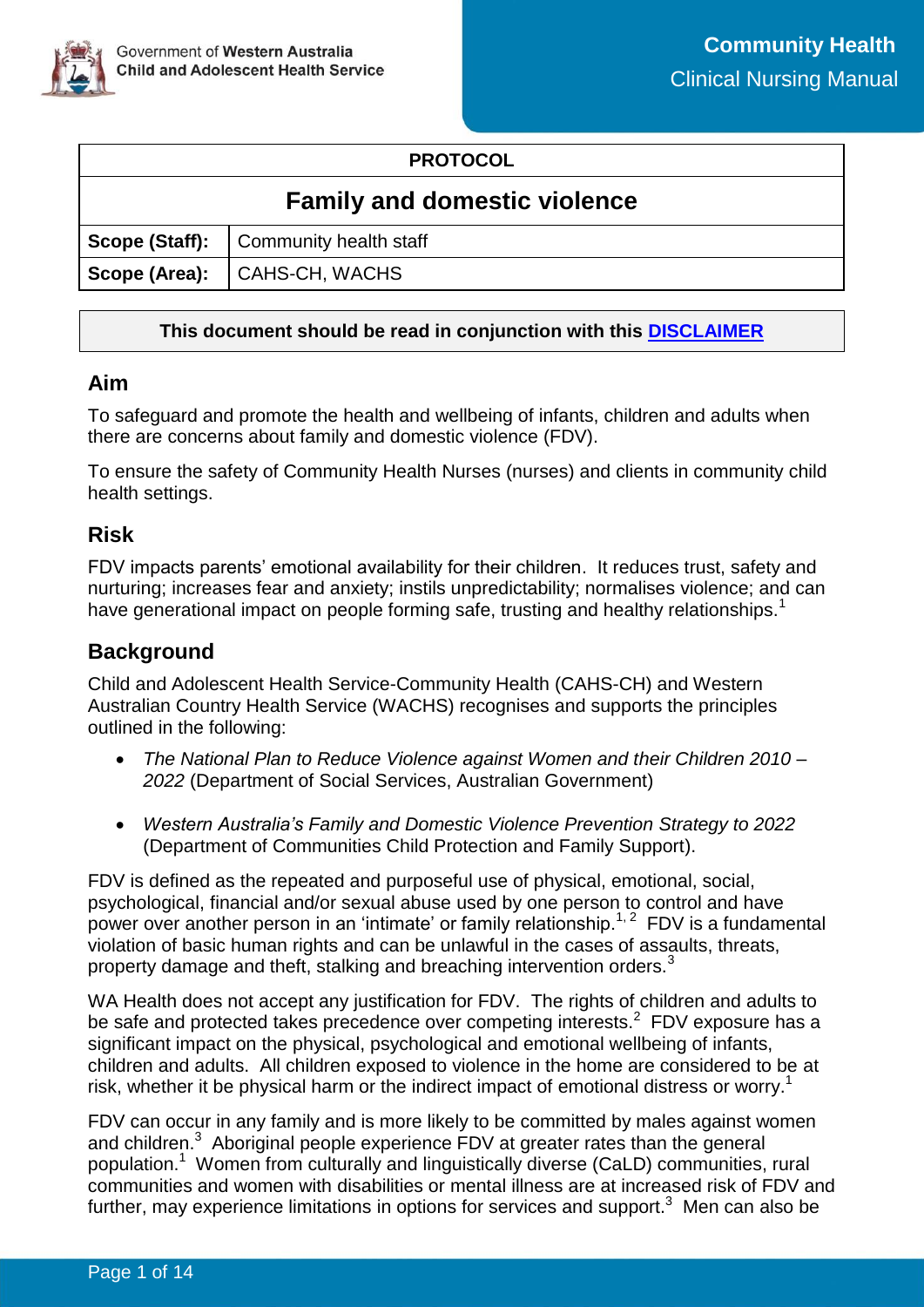victims of FDV and special consideration must be made of risks, needs and choices for men, especially if they are primary carers for children. $4$  It is important to note that couples of the same sex may also experience family violence.<sup>5</sup>

Nurses should be familiar with risk indicators and signs of FDV**.** Signs include physical injuries, incongruent emotional state of family members, incongruent body language of family members, restrictions placed on the ability of an individual to move freely around the home or community, and the freedom to meet with a nurse. It is important to note that there may be no visible signs to indicate that someone is experiencing FDV.

When children have been exposed to, or are experiencing FDV, sharing this information with the Department of Communities Child Protection and Family Service Support Division (CPFS) is strongly recommended and a *Child Protection Concern Referral Form* should be completed. In addition, if there is reasonable belief a child has experienced or is at risk of sexual abuse, there is a legal requirement for nurses to report this to CPFS via the mandatory reporting process. Nurses should refer to the WA Health *Guidelines for Protecting Children 2015 (revised May 2017)* for more detailed information.

Nurses should be familiar with the WA Health *Guideline for Responding to Family and Domestic Violence 201*4, for detailed information on the identification and actions required for clients experiencing FDV. When nurses have concerns about suspected or disclosed FDV, they are expected to consult with their line manager. Further, nurses are encouraged to consult with a Clinical Nurse Specialist (CNS) or a Social Worker who has FDV expertise, where available.

# **Key Points**

- FDV is a fundamental violation of basic human rights and is unlawful.<sup>1</sup>
- All infants and children exposed to FDV are at risk of physical harm and emotional distress, and are more likely to be abused or neglected.<sup>1</sup>
- Nurses will use child and family centred care approaches when planning client care.
- Key family risk indicators include pregnancy, a recent birth, recent separation, isolation, depression or mental health issue, suicidal ideology, drug and/or misuse/abuse, threats or a history of FDV, breaching of violence restraining orders, and repeat or multiple presentations to a health service.
- Aboriginal and Torres Strait Islander and Culturally and Linguistically Diverse populations are at a higher risk of  $FDV$ .<sup>3, 4</sup>
- Nurses can identify FDV and determine the actions required by:
	- o Being familiar with the *Guideline for Responding to Family and Domestic Violence 2014*
	- o Identifying key risk indicators outlined in the *Assessment For Family and Domestic Violence* form (FDV 951)
	- o Considering the client's own assessment of their safety
	- o Using professional judgement, and reflecting on individual family circumstances and client presentation.<sup>3</sup>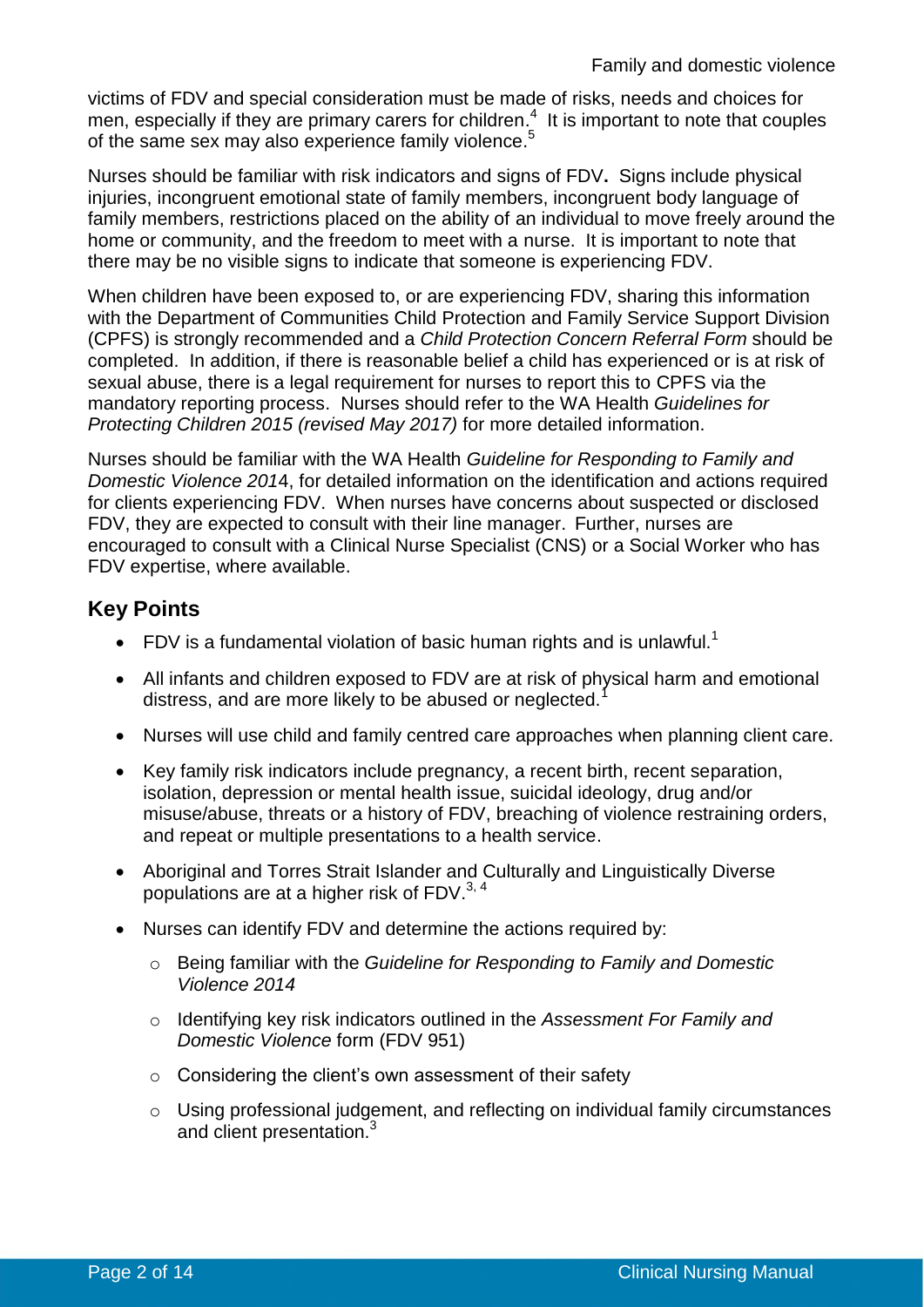Nurses are required to complete the *Introduction to Family and Domestic Violence e-learning package* and *Screening and responding to Family and Domestic Violence* training as per the CAHS-CH and WACHS Practice Frameworks.

## **Tools**

- *Screening For Family and Domestic Violence* form (FDV 950)
	- o *Used to guide discussion with client about FDV and for recording screening results*
- *Assessment For Family and Domestic Violence* form (FDV 951)
	- o *Developed for Social Workers and to be used only by nurses with advanced FDV training.*
- Family and domestic violence referral for adults
	- o Referral For Family and Domestic Violence form (FDV 952) for family and domestic violence services
- *Child Protection Concern Referral Form* for children (CPFS)
- *Family and Domestic Violence Pathway for Child Health* (Appendix A)
- *Family and Domestic Violence Support Services* (Appendix B)

### **Process**

| <b>Steps</b> |                                                                                                                                                                                                        | <b>Additional Information</b>                                                                                                                                                                                                                                                  |  |
|--------------|--------------------------------------------------------------------------------------------------------------------------------------------------------------------------------------------------------|--------------------------------------------------------------------------------------------------------------------------------------------------------------------------------------------------------------------------------------------------------------------------------|--|
| 1.           | <b>Observation</b><br>At all contacts observe for FDV including<br>injuries, emotional state, body language                                                                                            | Observing for FDV is recommended for all<br>clients, to increase early identification and<br>provide opportunities to offer assistance.                                                                                                                                        |  |
|              | and child development.<br>Document key information as soon as<br>possible.                                                                                                                             | It is critical that the nurse/client relationship is<br>based on respect and confidentiality. Nurses<br>are encouraged to use child and family<br>centred care approaches when working with<br>families and to use culturally sensitive<br>communications.                     |  |
|              | The Universal contact 0-14 days provides<br>an opportunity to observe family                                                                                                                           |                                                                                                                                                                                                                                                                                |  |
|              | relationships and behaviours within the<br>home setting. If other family members<br>are present, it may not be appropriate                                                                             | Accredited interpreters may be required for<br>clients of Aboriginal or CaLD backgrounds.                                                                                                                                                                                      |  |
|              | to ask the client about FDV.                                                                                                                                                                           | If FDV is disclosed the nurse will<br>acknowledge and validate what the client is<br>saying. See Clients of concern management<br>protocol.                                                                                                                                    |  |
| 2.           | <b>Screening</b>                                                                                                                                                                                       | Asking questions about FDV (if it is safe to                                                                                                                                                                                                                                   |  |
|              | Use the Screening For Family and<br>Domestic Violence form to guide your<br>discussion with the client at the 8 week<br>and 4 month and 12 month contacts,<br>after the Edinburgh Postnatal Depression | do so) after the EPDS provides a holistic<br>approach to emotional health and wellbeing.<br>The nurse to discuss the EPDS responses,<br>and explore psychosocial factors associated<br>with mental health issues. This may include<br>the identification of FDV in response to |  |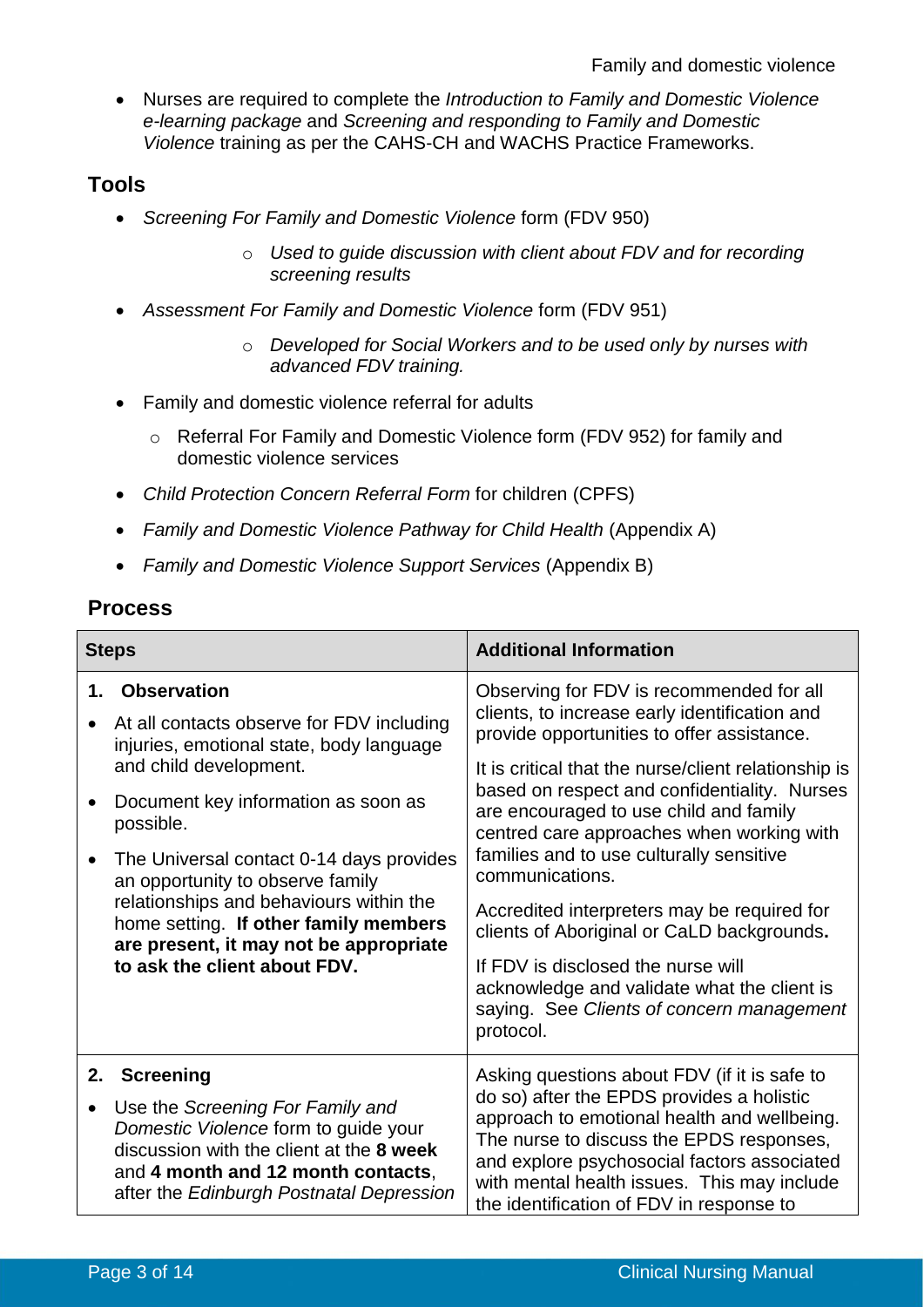| <b>Steps</b>           |                                                                                                                                                                                                                                                                                                                            | <b>Additional Information</b>                                                                                                                                                                                                                                                                                   |  |
|------------------------|----------------------------------------------------------------------------------------------------------------------------------------------------------------------------------------------------------------------------------------------------------------------------------------------------------------------------|-----------------------------------------------------------------------------------------------------------------------------------------------------------------------------------------------------------------------------------------------------------------------------------------------------------------|--|
|                        | Screening (EPDS) has been completed.                                                                                                                                                                                                                                                                                       | asking the FDV questions.                                                                                                                                                                                                                                                                                       |  |
| ٠<br>$\bullet$         | Ask questions about FDV in own words,<br>and when the client is alone.<br>Document responses on the Screening<br>For Family and Domestic Violence form.<br>(To be filed with child health record.)<br>At other contacts ask FDV screening<br>questions when professional judgement                                         | The Screening For Family and Domestic<br>Violence form provides points for using this<br>tool. This tool is standardised for WA Health<br>Department employee use.<br>Nurses need to be aware of the boundaries<br>of their professional practice and availability<br>of local resources to support the family. |  |
|                        | warrants.                                                                                                                                                                                                                                                                                                                  | Professional judgement requires a                                                                                                                                                                                                                                                                               |  |
| $\bullet$<br>$\bullet$ | 3. Assessment<br>Nurses should use their professional<br>judgement in conducting the assessment.<br>Nurses and clients work together to<br>determine safety needs and the most<br>appropriate referral options.<br>The Assessment For Family and<br>Domestic Violence form may be used to<br>document assessment outcomes. | combination of clinical judgement,<br>consideration of risk indicators, and<br>consideration of information from clients.                                                                                                                                                                                       |  |
|                        |                                                                                                                                                                                                                                                                                                                            | A client's own assessment of their level of<br>risk is usually accurate.                                                                                                                                                                                                                                        |  |
| $\bullet$              |                                                                                                                                                                                                                                                                                                                            | <b>Assessment for Family and Domestic</b><br>Violence is for use by nurses with advanced<br>FDV training only.                                                                                                                                                                                                  |  |
| $\bullet$              | Consult with the line manager and/or CNS<br>to discuss client care planning.                                                                                                                                                                                                                                               | Enlist support of Social Workers and/or FDV<br>specialist agencies. If not available consider<br>consulting with Crisis Care.                                                                                                                                                                                   |  |
|                        |                                                                                                                                                                                                                                                                                                                            | It is not the role of the nurse to undertake an<br>investigation into suspected FDV. This is the<br>responsibility of the Western Australian<br>Police or CPFS.                                                                                                                                                 |  |
|                        | <b>4. Actions Required</b>                                                                                                                                                                                                                                                                                                 |                                                                                                                                                                                                                                                                                                                 |  |
|                        | 4a NO FDV disclosed and NO concerns<br>identified                                                                                                                                                                                                                                                                          | Consider offering the Finding help before and<br>after baby arrives resource.                                                                                                                                                                                                                                   |  |
| ٠                      | Offer anticipatory guidance, information<br>and support, highlighting the importance<br>of positive parent/infant relationships.                                                                                                                                                                                           |                                                                                                                                                                                                                                                                                                                 |  |
|                        | 4b NO FDV disclosed but concerns<br>identified                                                                                                                                                                                                                                                                             | Disclosure of FDV may take time. It is<br>important to provide opportunities for clients<br>to disclose FDV at each contact.                                                                                                                                                                                    |  |
| $\bullet$              | Offer information and support to meet<br>individual client circumstances, including<br>accessible FDV services.                                                                                                                                                                                                            | Offer the Finding help before and after baby<br><i>arrives</i> resource.                                                                                                                                                                                                                                        |  |
| $\bullet$              | Consult with the line manager and/or<br>CNS to discuss the situation as required,<br>for shared decision making in identifying                                                                                                                                                                                             | Use professional judgement about any risk to<br>child(ren). Consider the child at the centre of<br>care at all times.                                                                                                                                                                                           |  |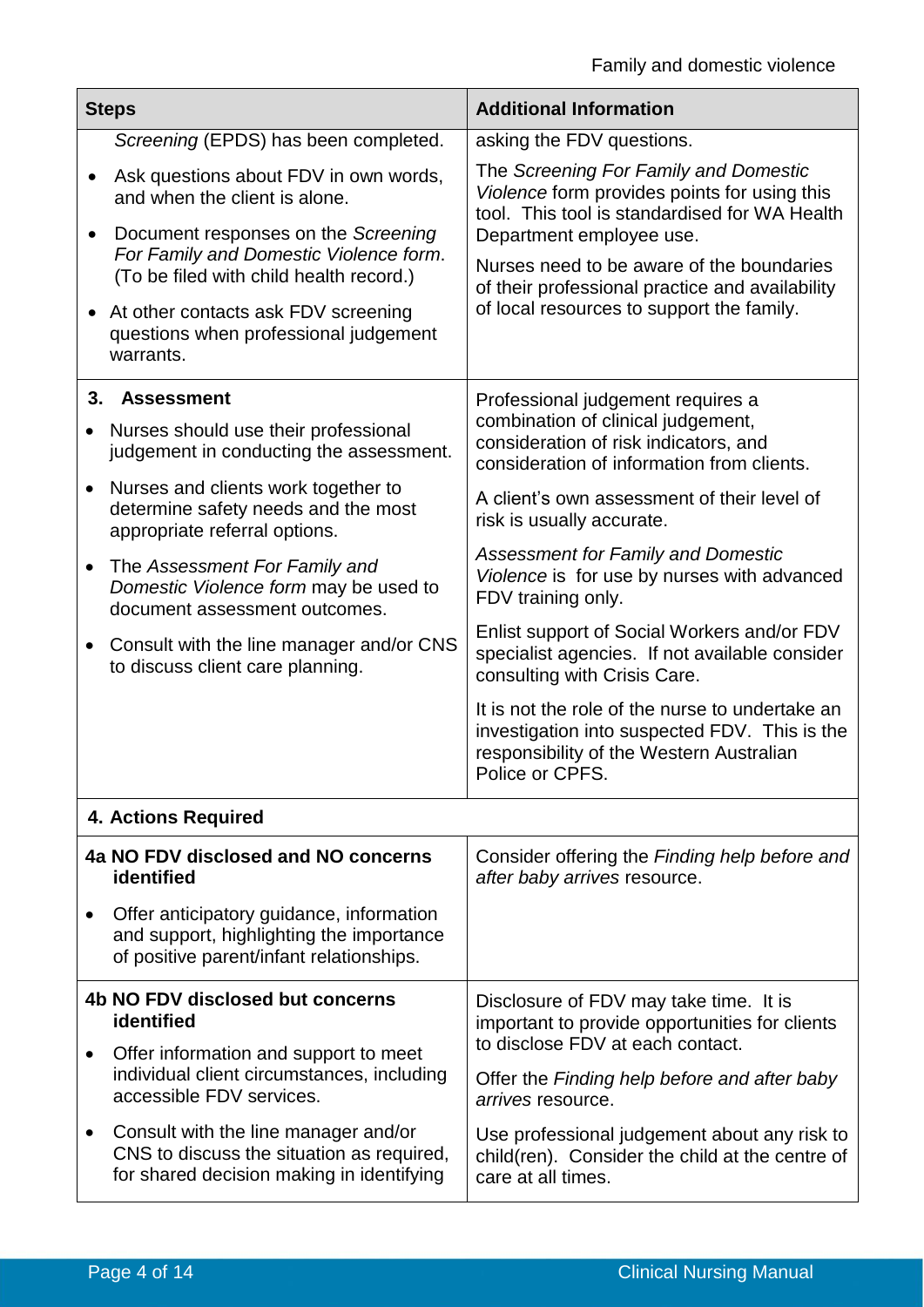| <b>Steps</b> |                                                                                                                                                                        | <b>Additional Information</b>                                                                                                                 |  |
|--------------|------------------------------------------------------------------------------------------------------------------------------------------------------------------------|-----------------------------------------------------------------------------------------------------------------------------------------------|--|
|              | appropriate client care planning.                                                                                                                                      | The Child Protection Unit Perth Children's                                                                                                    |  |
|              | In CAHS-CH offer Universal Plus<br>contacts and consider referral to<br>Partnership level of service.                                                                  | Hospital and the Statewide Protection of<br>Children Coordination Unit can be contacted<br>for information and support.                       |  |
| $\bullet$    | In WACHS, offer the Enhanced Child<br><b>Health Schedule.</b>                                                                                                          | Record in the client record to re-assess at                                                                                                   |  |
| $\bullet$    | Consider use of the Clients of concern<br>communication tool.                                                                                                          | subsequent contacts.                                                                                                                          |  |
|              | Consider need for alert in electronic<br>record: CAHS-CH flag in CDIS or in<br><b>WACHS Child at Risk Alert on WebPAS.</b>                                             |                                                                                                                                               |  |
|              | Consider enquiring if the family is known<br>to CPFS, as this information will assist<br>the nurse with care planning to meet<br>client needs.                         |                                                                                                                                               |  |
|              | 4c FDV disclosed stating NO immediate<br>safety concerns                                                                                                               | When FDV is disclosed the nurse will<br>acknowledge what the client is saying,                                                                |  |
| $\bullet$    | Establish if any FDV services and<br>supports are already in place.                                                                                                    | establish the client's own assessment of<br>safety, and support any actions they feel able<br>to make.                                        |  |
| ٠            | Reassure that help is available. Provide<br>information and/or referral (verbal or<br>written, when it is safe to do so) on<br>available FDV services. See Appendix B. | Offer and discuss the Finding help before<br>and after baby arrives and the Being Safe<br>resources.                                          |  |
|              | Consult with the line manager and/or<br>CNS to discuss the situation as required,<br>for shared decision making in identifying<br>appropriate client care planning.    | Referral and liaison with FDV services to<br>achieve effective and timely intervention, to<br>ensure ongoing safety and protection.           |  |
|              | When a safety plan does not exist,<br>enquire if the client would like assistance<br>to develop a plan and/or engage with<br>specialist services to undertake this.    | Developing or discussing a safety plan with<br>the client, provides guidance in the event that<br>safety does become a concern in the future. |  |
|              | In CAHS-CH offer Universal Plus<br>contacts and consider referral to<br>Partnership level of service.                                                                  |                                                                                                                                               |  |
| $\bullet$    | In WACHS, offer the Enhanced Child<br>Health Schedule.                                                                                                                 |                                                                                                                                               |  |
| $\bullet$    | Consider enquiring if the family is known<br>to CPFS, as this information may assist<br>the nurse with care planning to meet<br>client needs.                          |                                                                                                                                               |  |
|              | Discuss the option of the client notifying                                                                                                                             |                                                                                                                                               |  |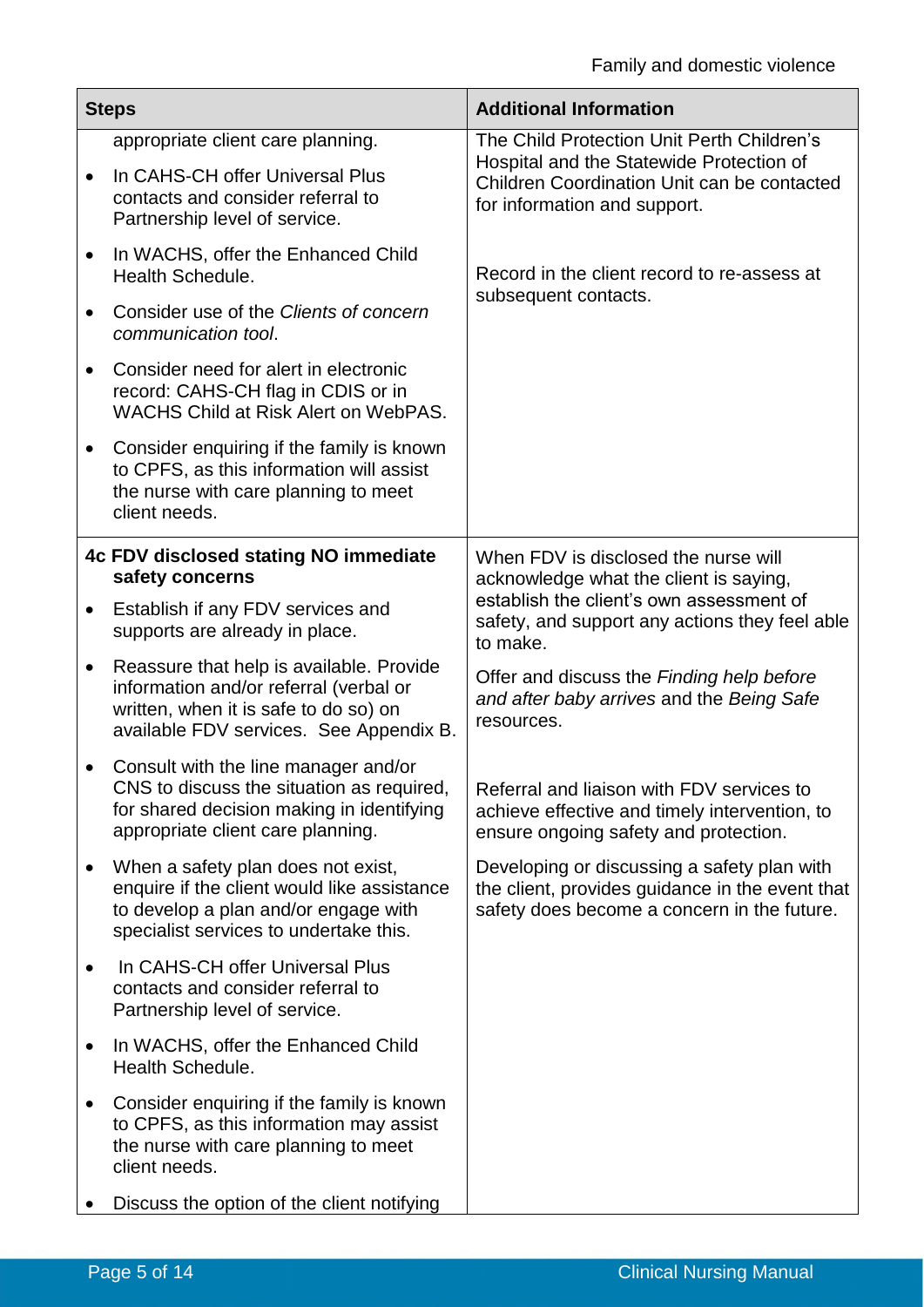| <b>Steps</b> |                                                                                                                                                                              |                                                                                                                                                                 | <b>Additional Information</b>                                                                                                                                                                                                |  |
|--------------|------------------------------------------------------------------------------------------------------------------------------------------------------------------------------|-----------------------------------------------------------------------------------------------------------------------------------------------------------------|------------------------------------------------------------------------------------------------------------------------------------------------------------------------------------------------------------------------------|--|
|              |                                                                                                                                                                              | the Police if a crime has been committed<br>and/or to discuss safety options.                                                                                   | WA Police employ dedicated Child Protection<br>and Family Violence Officers who can be<br>contacted for consultation.                                                                                                        |  |
| $\bullet$    | Add client to the Clients of concern<br>communication tool.                                                                                                                  |                                                                                                                                                                 | Regular client contact will enhance the                                                                                                                                                                                      |  |
| $\bullet$    |                                                                                                                                                                              | In CAHS-CH flag in CDIS or in WACHS<br>activate Child at Risk Alert on WebPAS.                                                                                  | nurse/client relationship and provide<br>opportunities for discussion on changes to<br>FDV risk levels.                                                                                                                      |  |
|              | 4d. FDV disclosed and immediate safety<br>concerns identified                                                                                                                |                                                                                                                                                                 |                                                                                                                                                                                                                              |  |
|              |                                                                                                                                                                              | Ensure personal safety in the first<br>instance. Contact manager if immediate<br>support required, as a matter of priority.                                     | Nurses should establish their own safety by<br>referring to local protocols related to working<br>alone and home or community visits.                                                                                        |  |
| $\bullet$    | Establish if contact with FDV services<br>and/or a safety plan are already in place.                                                                                         |                                                                                                                                                                 | Where there is a risk to the children and<br>immediate protection is required, the nurse                                                                                                                                     |  |
| $\bullet$    | Appendix B.                                                                                                                                                                  | Reassure that help is available. Provide<br>information and/or referral (verbal or<br>written, when it is safe to do so) on<br>available FDV services. Refer to | has a duty of care to ensure their safety.<br>Refer to the Guidelines for Protecting<br>Children 2015 (revised May 2017) for further<br>information.                                                                         |  |
| $\bullet$    | If not in place, engage with specialist<br>services to develop a safety plan and<br>work with the client to develop a safety<br>plan for the immediate future.               |                                                                                                                                                                 | Offer and discuss the Being Safe resource.                                                                                                                                                                                   |  |
|              | Support the client to contact any of the<br>following:                                                                                                                       |                                                                                                                                                                 |                                                                                                                                                                                                                              |  |
|              | Police*<br>$\circ$                                                                                                                                                           |                                                                                                                                                                 | *Discuss the option of notifying the Police if a<br>crime has been committed and/or to discuss                                                                                                                               |  |
|              | $\circ$                                                                                                                                                                      | Crisis Care for crisis accommodation                                                                                                                            | safety options.                                                                                                                                                                                                              |  |
|              | O                                                                                                                                                                            | Available FDV support services                                                                                                                                  | Police districts have dedicated Child<br>Protection and Family Violence Officers with                                                                                                                                        |  |
|              | $\circ$                                                                                                                                                                      | If recent sexual assault, refer to<br><b>SARC or local Support Service</b>                                                                                      | whom to consult.<br>Referral and liaison with FDV services to                                                                                                                                                                |  |
|              | $\circ$                                                                                                                                                                      | Mental Health Service and/or General<br>Practitioner if there is a high risk of<br>suicide or self-harm                                                         | achieve effective and timely intervention, to<br>ensure ongoing safety and protection.                                                                                                                                       |  |
|              | $\circ$<br>school.                                                                                                                                                           | Other relevant teams, including<br>school health if there are siblings at                                                                                       | When the client is seeking assistance, the<br>nurse will outline the options available and<br>obtain consent for referrals. However if a<br>client (or other person) is in immediate<br>danger and is NOT willing to provide |  |
| ٠            | Advise the client of the nurse's obligation<br>to report concerns to CPFS when it is<br>unsafe for children to be at home or if<br>there is reasonable belief that the child |                                                                                                                                                                 | consent, information may legally be<br>disclosed to CPFS or Police. The nurse<br>should inform a line manager as soon as<br>possible about decisions and actions in such                                                     |  |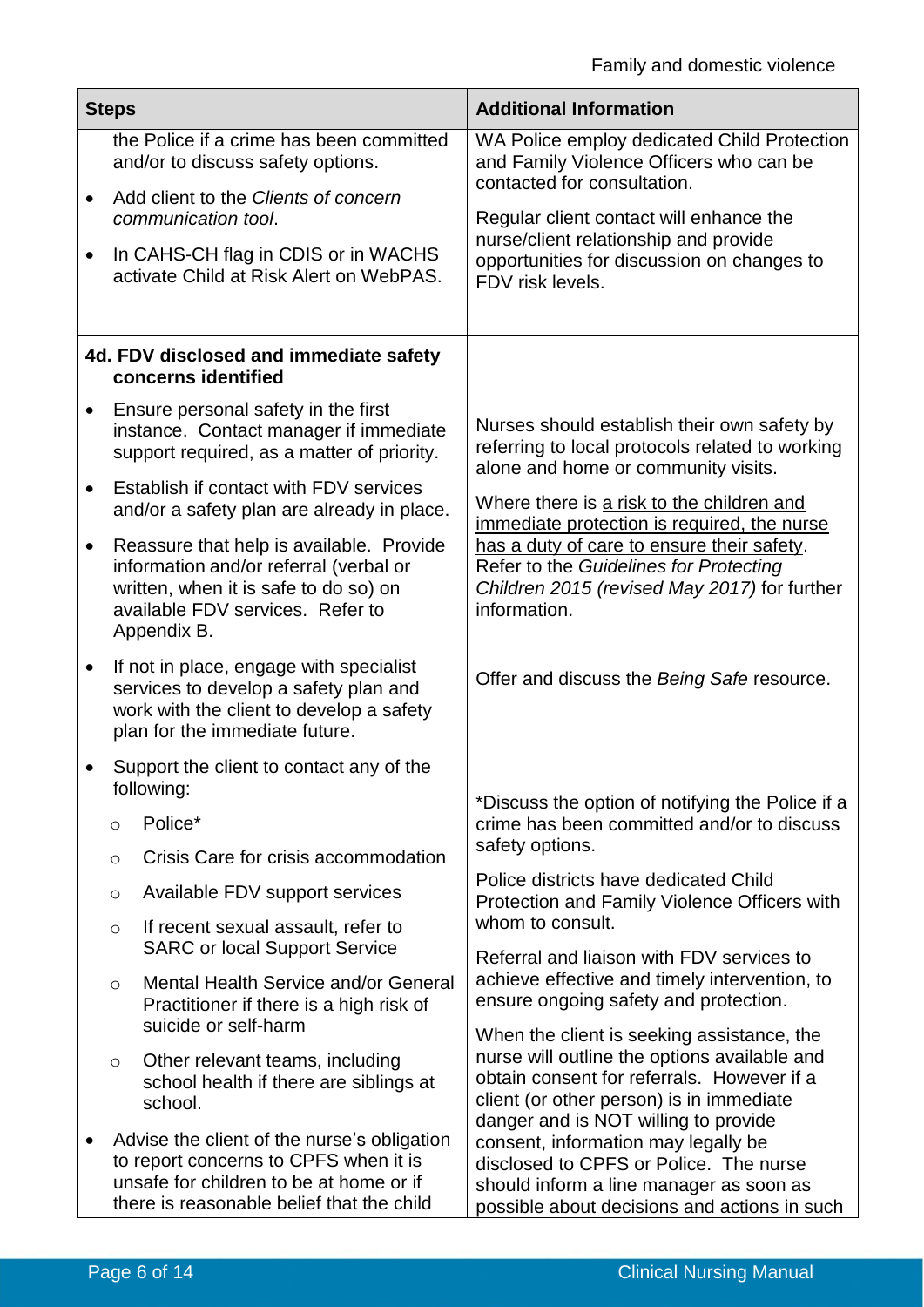| <b>Steps</b> |                                                                                                                                                                                                       | <b>Additional Information</b>                                                                                                                                           |  |
|--------------|-------------------------------------------------------------------------------------------------------------------------------------------------------------------------------------------------------|-------------------------------------------------------------------------------------------------------------------------------------------------------------------------|--|
|              | has been (or is at risk of) emotional or<br>physical abuse or neglect.<br>Consult with the line manager and/or<br>CNS to discuss the situation, including<br>need for further care planning required. | situations.<br>When referring an adult client to family and<br>domestic violence services, complete the<br>Referral For Family and Domestic Violence<br>form (FDV 952). |  |
|              | In CAHS-CH offer Universal Plus<br>contacts and consider referral to<br>Partnership level of service.                                                                                                 |                                                                                                                                                                         |  |
|              | In WACHS, offer the Enhanced Child<br>Health Schedule.                                                                                                                                                |                                                                                                                                                                         |  |
|              | Add client to the Clients of concern<br>communication tool.                                                                                                                                           |                                                                                                                                                                         |  |
|              | In CAHS-CH flag in CDIS or in WACHS<br>activate Child at Risk Alert on WebPAS.                                                                                                                        |                                                                                                                                                                         |  |
|              | Complete a CPFS Child Protection<br>Concern Referral Form within 24 hours.                                                                                                                            |                                                                                                                                                                         |  |

## **Documentation**

Client records must be current, complete, accurate and objective as per guidelines. It is important to record when and where you had contact with the client, who was present, your observations of the client and relevant information about the condition of the client, relevant information provided by the client that you can quote (verbatim), what steps you took, who you consulted and the outcome of these conversations, planning and any actions. Scan any relevant documents into CDIS (CAHS-CH) or CHIS (WACHS).

# **Clinical handover**

Whilst clients have a right to privacy and confidentiality, information may be shared without consent to protect the safety of children in accordance with: $1$ 

- WA Health *Clinical Handover Policy*
- CAHS-CH *Clinical Handover Nursing*
- Children and Community Services Act *New laws supporting information sharing Fact Sheet s.28b of the Children and Community Services Act 2004.*

## **Compliance monitoring**

All documentation may be subject to client record audits to ensure that staff record information on client contacts is in accordance with their professional responsibility for compliance with medico-legal, policy, procedure and guideline requirements.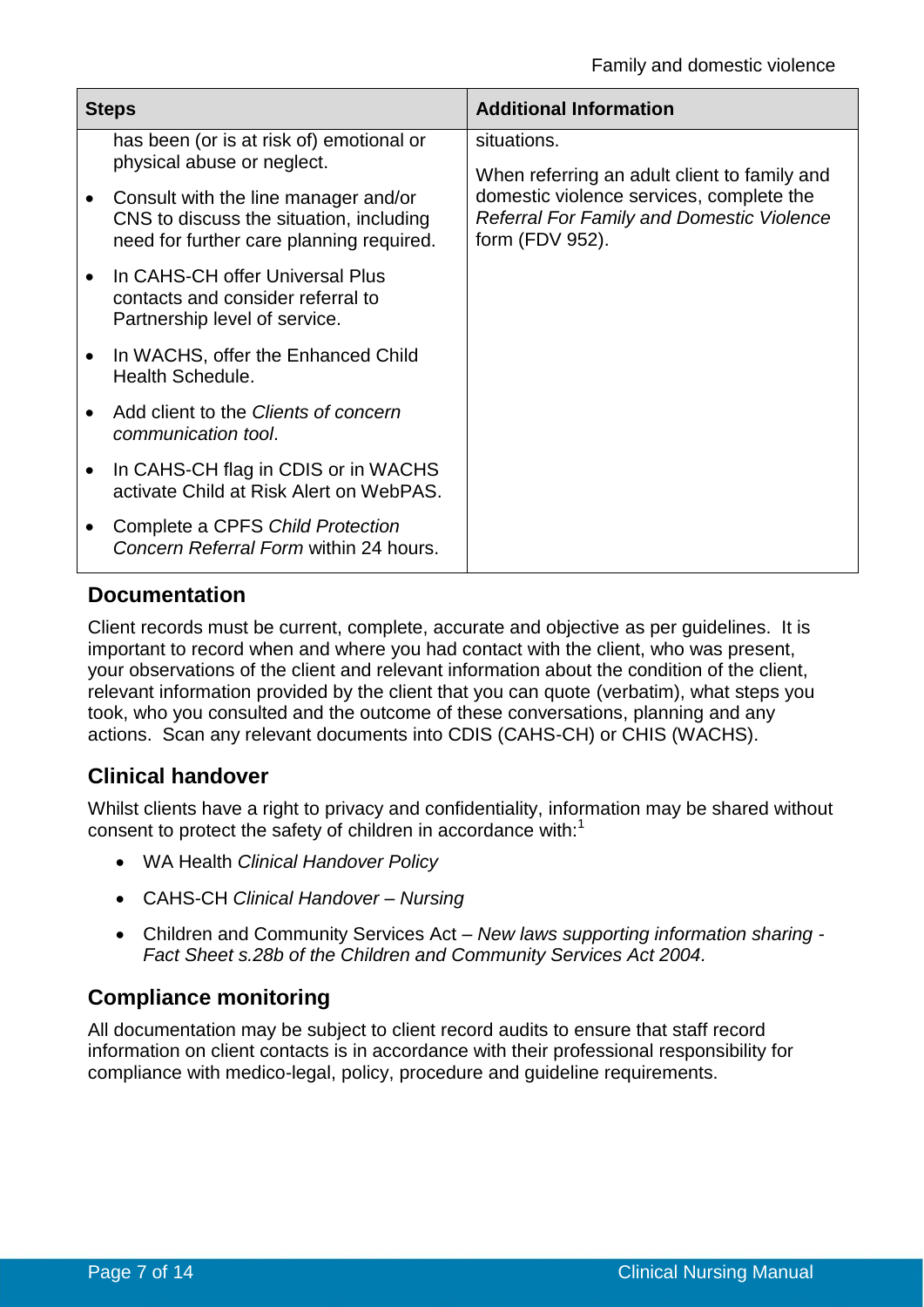#### **References**

- 1. Department of Health Western Australia. Reference Manual for Health Professionals Responding to Family and Domestic Violence. In: Department of Health Western Australia, editor. Perth: Women's Health Clinical Care Unit, Women and Newborn Health Service; 2014.
- 2. Department of Health Western Australia. Family and Domestic Violence Policy. In: Department of Health Western Australia, editor. Perth: Department of Health; 2014.
- 3. Victorian Government. Family Violence Risk Assessment and Risk Management Framework and Practice Guides 1-3. In: Department of Human Services, editor. Melbourne: Department of Human Services; 2012.
- 4. Department of Health Western Australia. Guideline for responding to family and domestic violence. In: Department of Health Western Australia, editor. Perth: Women's Health Clinical Care Unit, Women and Newborn Health Service; 2014.

#### **Related policies, procedures and guidelines**

The following documents can be accessed in the **Clinical Nursing Manual** via the [HealthPoint](https://healthpoint.hdwa.health.wa.gov.au/policies/Pages/CACH-Community-Health.aspx) link, [Internet](https://ww2.health.wa.gov.au/About-us/Child-and-Adolescent-Health-Service/Child-and-Adolescent-Community-Health/Professional-resources/Community-Health-Clinical-Nursing-Manual) link or for WACHS staff in the [WACHS Policy](https://healthpoint.hdwa.health.wa.gov.au/policies/Pages/WACHS%20Policy%20Pages/WACHS-Policies.aspx) link

Child health services

Clients of concern management

Clinical Handover - Nursing

Perinatal and infant mental health

Universal contact 0-14 days

Universal contact 8 weeks

Universal contact 4 months

Universal contact 12 months

The following documents can be accessed in [CAHS-CH Operational Manual](https://healthpoint.hdwa.health.wa.gov.au/policies/Pages/CACH-Operational-Policies.aspx)

Home and Community Visits

Working alone

The following documents can be accessed in WACHS Policy

Family and Domestic Violence Leave Procedure

Identifying and Responding to Family and Domestic Violence Policy

WebPAS Child at Risk Alert Procedure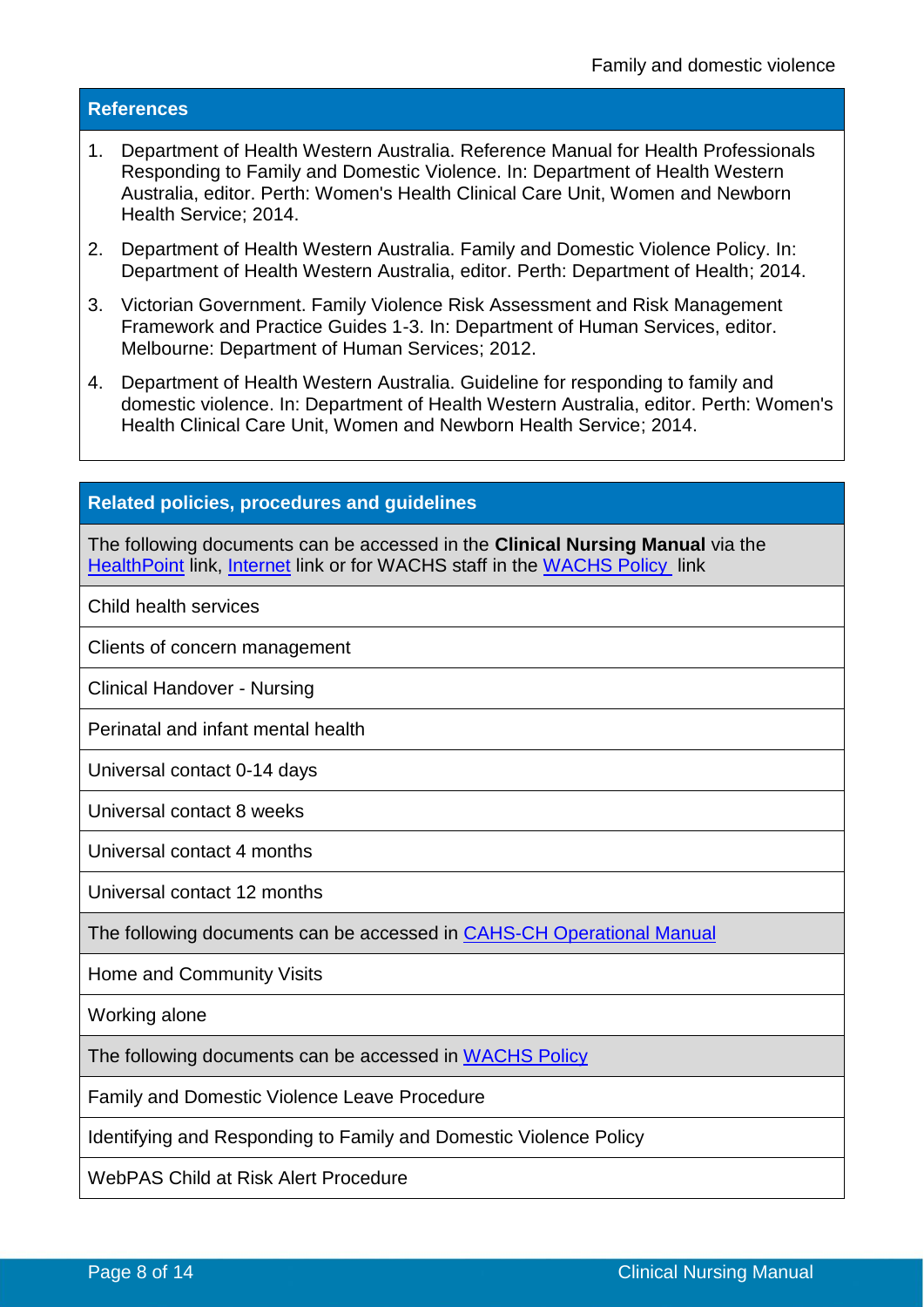The following documents can be accessed in the [CAHS Policy Manual](https://healthpoint.hdwa.health.wa.gov.au/policies/Pages/CAHS-Policies-Corporate.aspx)

Child and Family Centred Care

Family and Domestic Violence Leave

The following documents can be accessed in the [Department of Health Policy Frameworks](https://ww2.health.wa.gov.au/About-us/Policy-Frameworks)

Clinical Handover Policy

Clinical Incident Management Policy

Guidelines for Protecting Children 2015 (revised May 2017)

#### **Related CAHS-CH forms**

The following forms can be accessed from the [CAHS-Community Health Forms](https://cahs-healthpoint.hdwa.health.wa.gov.au/cach/forms/Pages/default.aspx) page on **HealthPoint** 

Assessment For Family and Domestic Violence form FDV 951 (External link)

Child Protection Concern Referral Form (External link)

Clinical Handover/Referral Form (CHS663)

Edinburgh Postnatal Depression Scale (External link)

Referral For Family and Domestic Violence form FDV 952 (External link)

Screening For Family and Domestic Violence form FDV 950 (External link)

#### **Related CAHS-CH resources**

The following resources can be accessed from the [CAHS-Community Health Posters and](https://cahs-healthpoint.hdwa.health.wa.gov.au/cach/resources/Pages/Posters.aspx)  [Templates](https://cahs-healthpoint.hdwa.health.wa.gov.au/cach/resources/Pages/Posters.aspx) page on HealthPoint

Family and Domestic Violence A4 Poster for waiting rooms and staff areas

Family and Domestic Violence tear off tabs Poster for toilet doors

#### **Related resources**

[Aboriginal Interpreting WA](http://aiwaac.org.au/)

Australian Government Department of Social Services - [National Plan to Reduce Violence](https://www.dss.gov.au/women/programs-services/reducing-violence/the-national-plan-to-reduce-violence-against-women-and-their-children-2010-2022)  [against Women and their Children 2010 –](https://www.dss.gov.au/women/programs-services/reducing-violence/the-national-plan-to-reduce-violence-against-women-and-their-children-2010-2022) 2022

Australian Government Fair Work Ombudsman - Taking family & domestic violence leave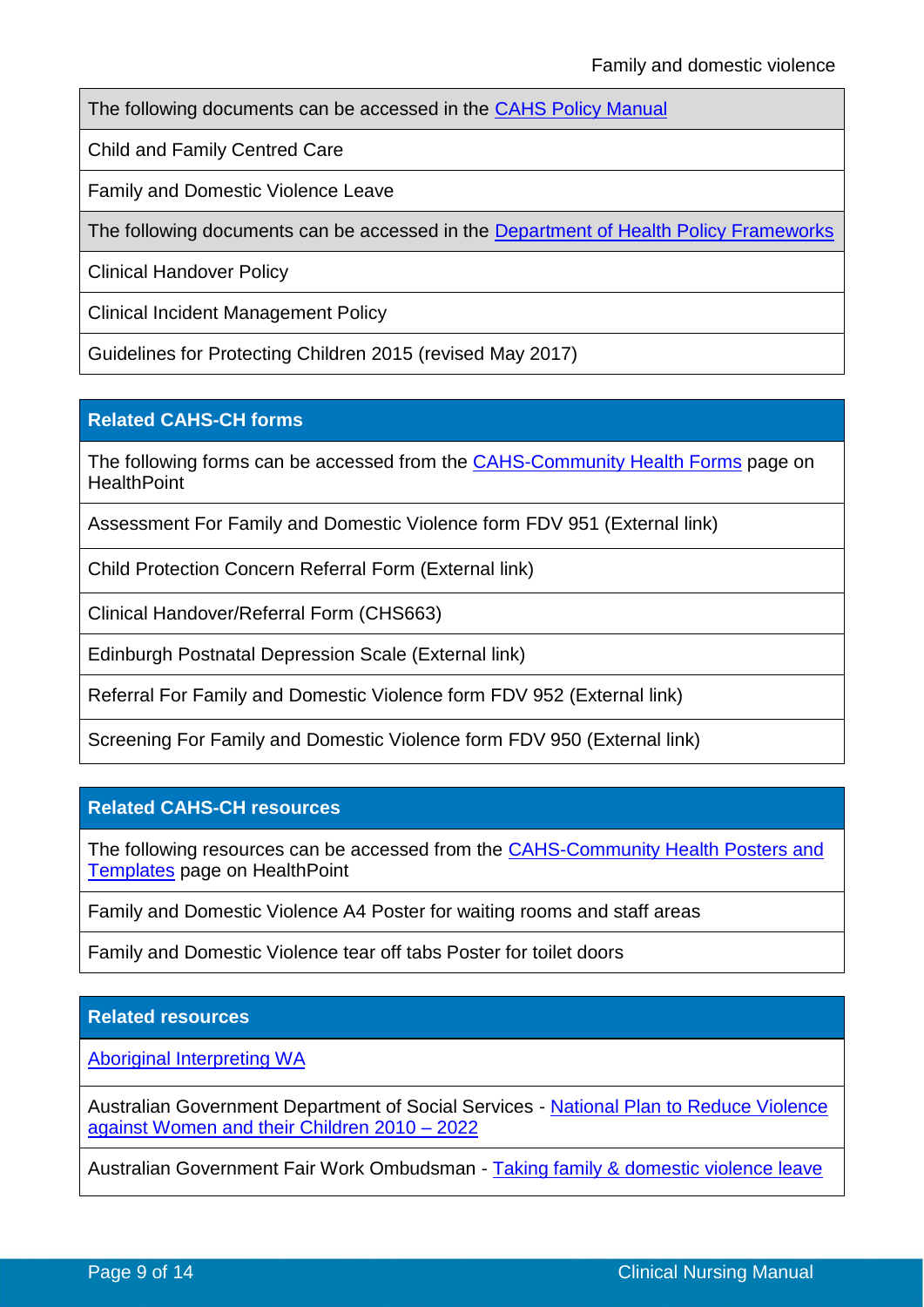Australia's National Research Organisation for Women's Safety, for the Commonwealth Department of Social Services - [National Risk Assessment Principles](https://d2rn9gno7zhxqg.cloudfront.net/wp-content/uploads/2018/07/19030421/ANROWS_NRAP_National-Risk-Assessment-Principles.1.pdf)

[Department of Communities Child Protection and Family Support](https://www.dcp.wa.gov.au/Pages/Home.aspx) - Home page

- District Office Locations Country
- District Office Locations Metropolitan area
- Mandatory reporting of child sexual abuse
- Perpetrator Accountability in Child Protection Practice
- Western Australian Family and Domestic Violence Referral Guide
- Western Australia's Family and Domestic Violence Prevention Strategy to 2022
- Children and Community Services Act New laws supporting information sharing Fact Sheet s.28b of the Children and Community Services Act 2004

[North Metropolitan Health Service -](https://www.kemh.health.wa.gov.au/Our-services/Statewide-Services/Womens-Health-Strategy-and-Programs/Family-and-domestic-violence) King Edward Memorial Hospital - Women's Health Strategy and Programs – [Family and domestic violence –](https://www.kemh.health.wa.gov.au/Our-services/Statewide-Services/Womens-Health-Strategy-and-Programs/Family-and-domestic-violence) Home page

- Guideline for Responding to Family and Domestic Violence 2014
- Reference Manual for Health Professionals Responding to Family and Domestic Violence
- Family and domestic violence professional toolbox which includes templates of the screening, assessment and referral forms and how to order these; resources and posters for waiting rooms, staff areas and toilet doors; support services and other helpful links
	- o Consumer resources
		- **Are You in a Safe Relationship?**
		- **Being Safe**
		- **Being Safe with Technology**
		- Finding help before and after baby arrives. Order via <mailto:spimhp@health.wa.gov.au> or by calling 6458 1786
- Family and domestic violence training

[Western Australia Country Health Service –](http://wachs.hdwa.health.wa.gov.au/index.php?id=17351) Tool Box

- Identifying and Responding to Family and Domestic Violence Policy
- FDV forms and how to order
- Referral Information
- Resources for Clients
- Guidance Material for Clinicians
- Education and Training Resources via Capabiliti Learning Management System
	- o Family and Domestic Violence: WA Health Program
	- o Family and Domestic Violence: Information for Managers
	- o Family and Domestic Violence: Screening and Responding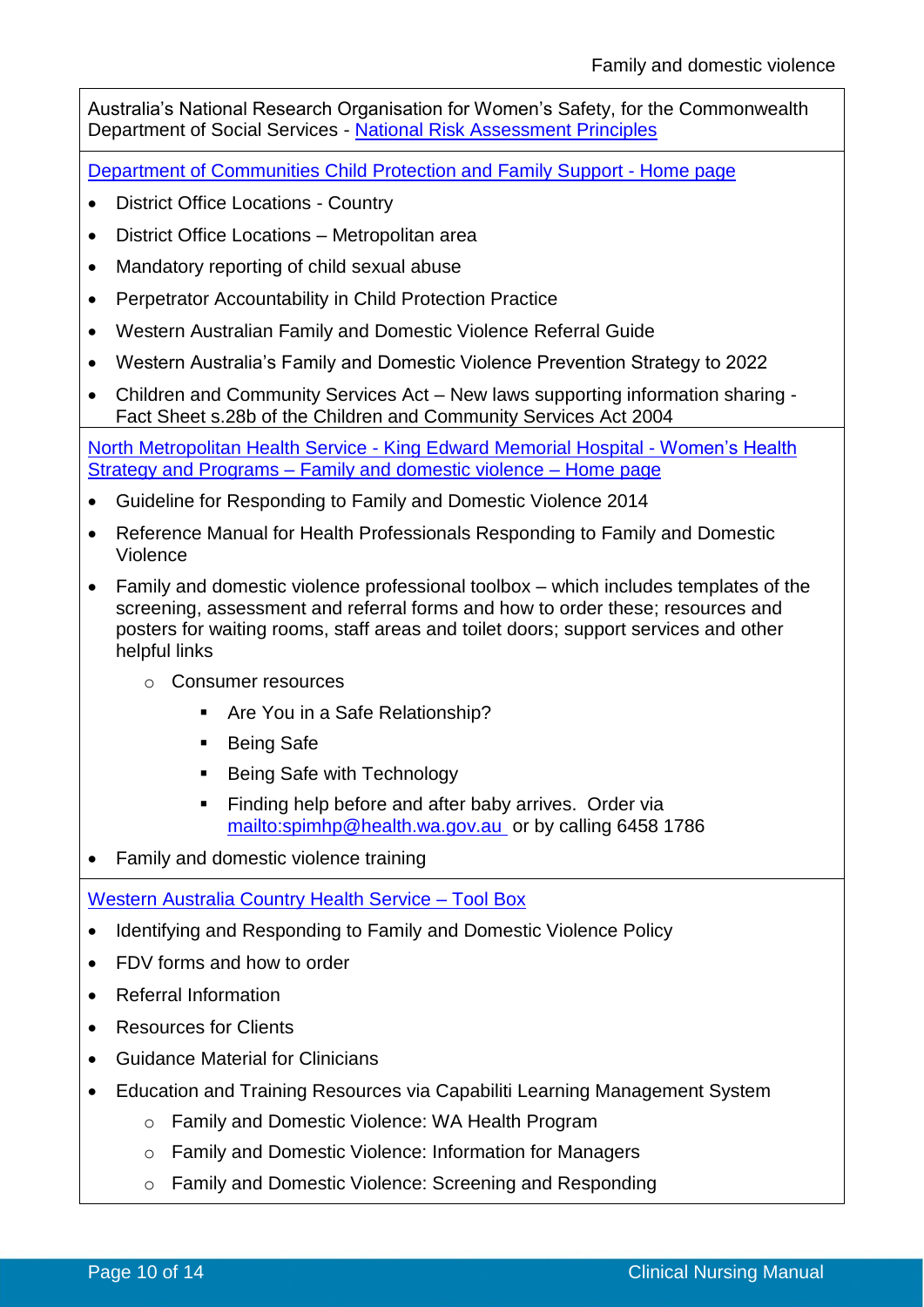- o Family and Domestic Violence: Managing High Risk Clients
- o Family and Domestic Violence: Gender and CaLD
- o Family and Domestic Violence: / Child Protection

[Statewide Protection of Children Coordination \(SPOCC\) Unit](https://ww2.health.wa.gov.au/Articles/A_E/About-child-abuse-and-neglect)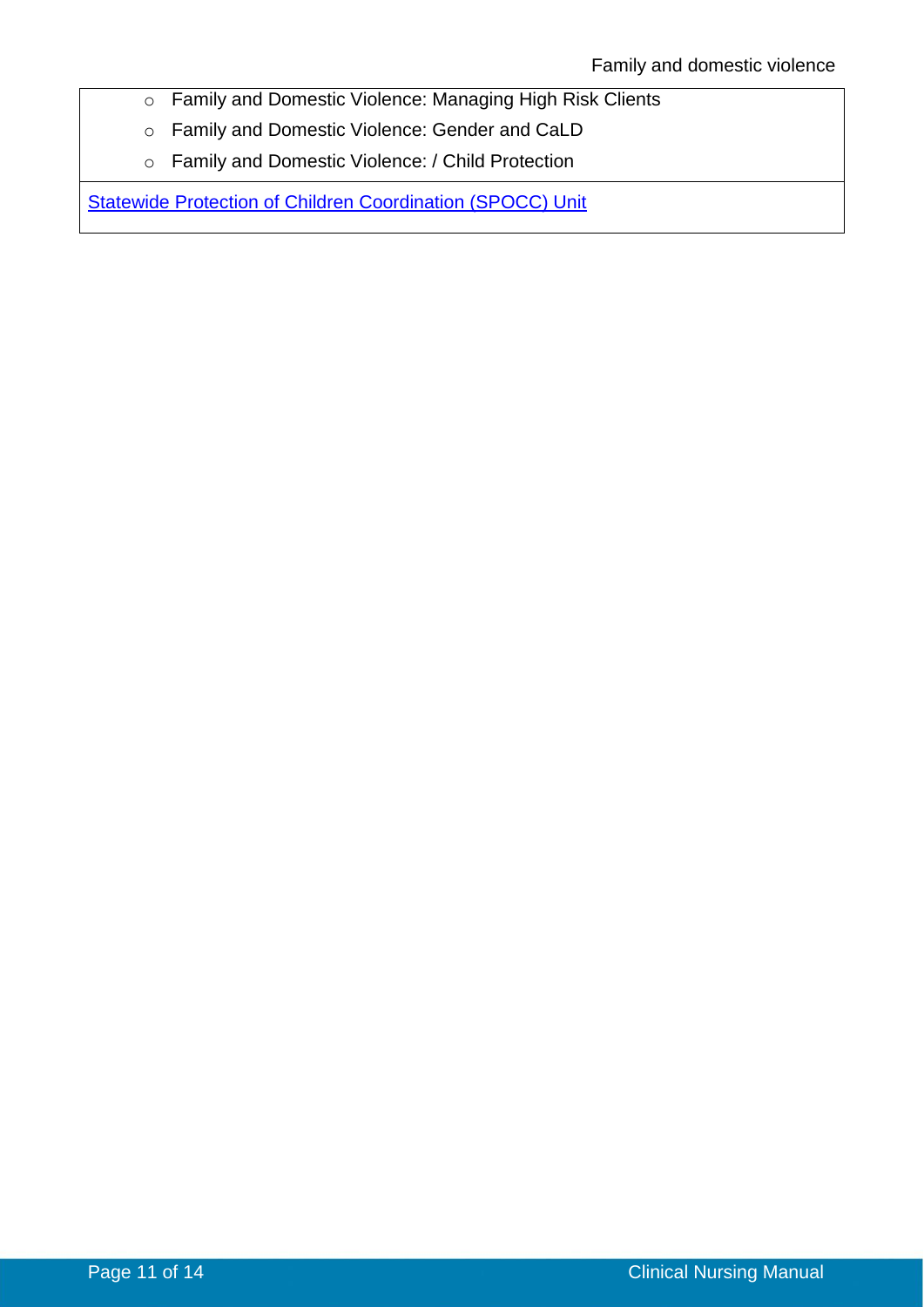## **Appendix A: Family and Domestic Violence Pathway for Child Health**



**Share with other health teams**

**Documentation**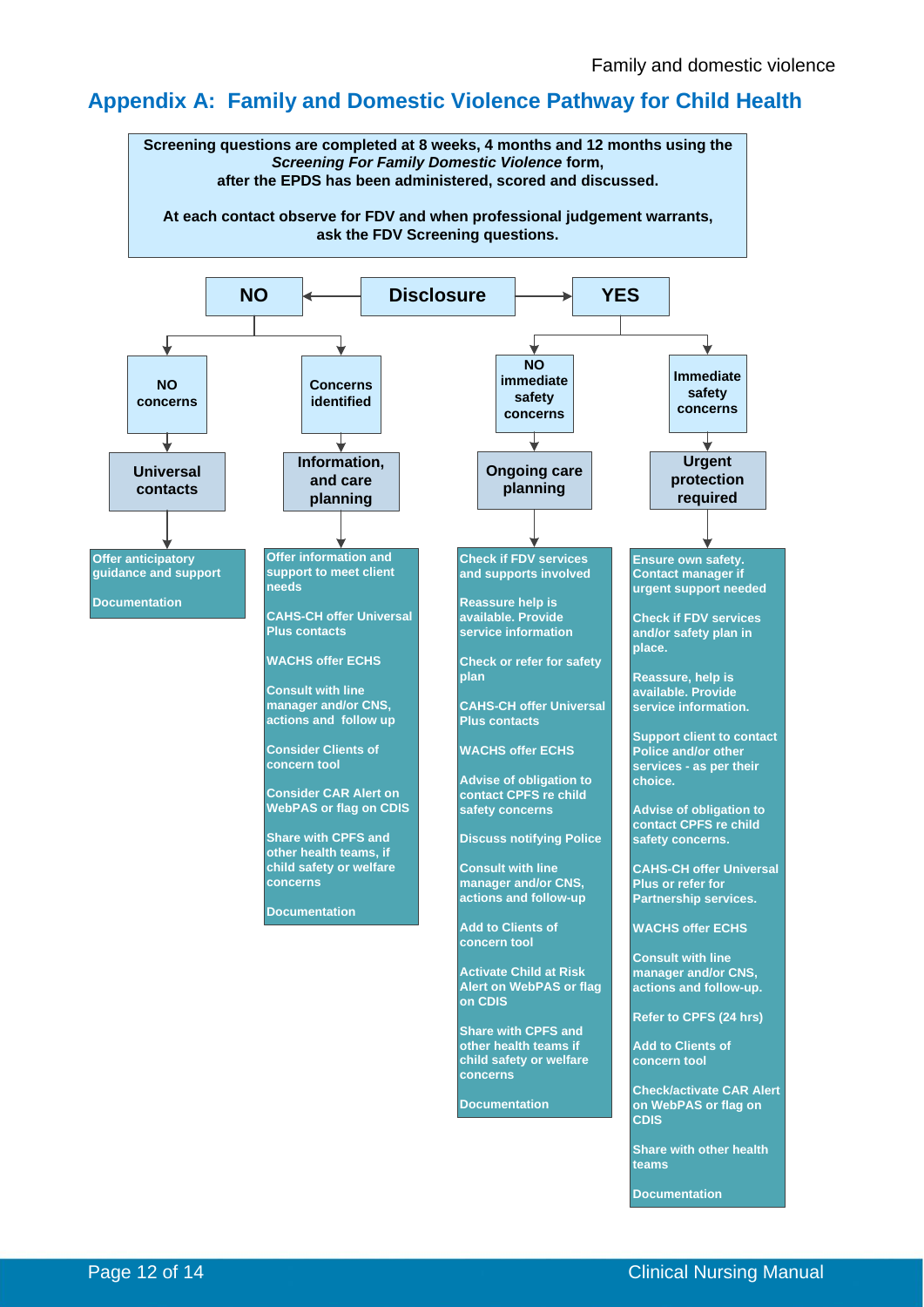# **Appendix B: Family and Domestic Violence Support Services**

Department of Communities – [Western Australian Family and Domestic Violence Referral](http://www.dcp.wa.gov.au/CrisisAndEmergency/FDV/Documents/Referral%20Guide%20June%202016.pdf)  **[Guide](http://www.dcp.wa.gov.au/CrisisAndEmergency/FDV/Documents/Referral%20Guide%20June%202016.pdf)** 

WACHS **Family and Domestic Violence Toolbox** for regional information and resources

| <b>Service</b>                                                                                                                                        | <b>Phone numbers</b>       |  |  |
|-------------------------------------------------------------------------------------------------------------------------------------------------------|----------------------------|--|--|
| <b>Child Protection Unit PCH</b>                                                                                                                      | 6456 0089 PCH Switchboard  |  |  |
| Monday to Friday 0830 to 1700.                                                                                                                        |                            |  |  |
| Statewide Protection of Children Coordination (SPOCC) Unit -<br>Monday to Friday 0830 to 1630.                                                        | 6456 0030                  |  |  |
| <b>Elder Abuse Helpline</b>                                                                                                                           | 1300 724 679               |  |  |
|                                                                                                                                                       | 9222 2555                  |  |  |
| Department of Communities Child Protection and Family<br>Services                                                                                     | TTY 9325 1232              |  |  |
|                                                                                                                                                       | 1800 622 258               |  |  |
| <b>24 Hour Helplines and Services</b>                                                                                                                 |                            |  |  |
|                                                                                                                                                       | 9223 1188                  |  |  |
| Women's Domestic Violence Helpline                                                                                                                    | 1800 007 339               |  |  |
|                                                                                                                                                       | Rural/Remote: 1800 199 888 |  |  |
| Sexual Assault Resource Centre (SARC)                                                                                                                 | Metropolitan: 6458 1828    |  |  |
|                                                                                                                                                       | 9223 1199                  |  |  |
| Men's Domestic Violence Helpline                                                                                                                      | 1800 000 599               |  |  |
| <b>Crisis Care</b>                                                                                                                                    | 9223 1111                  |  |  |
|                                                                                                                                                       | 1800 199 008               |  |  |
| 1800 RESPECT                                                                                                                                          | 1800 737 732               |  |  |
| National telephone and online counselling for people who have<br>experienced or are at risk of family and domestic violence<br>and/or sexual assault. |                            |  |  |
|                                                                                                                                                       | 9223 1100                  |  |  |
| <b>Family Helpline</b>                                                                                                                                | 1800 643 000               |  |  |
| Kids Helpline                                                                                                                                         | 1800 551 800               |  |  |
| Police                                                                                                                                                | Emergency: 000             |  |  |
|                                                                                                                                                       | Police Operations: 131 444 |  |  |
| Translating and interpreting service                                                                                                                  | 13 14 50                   |  |  |